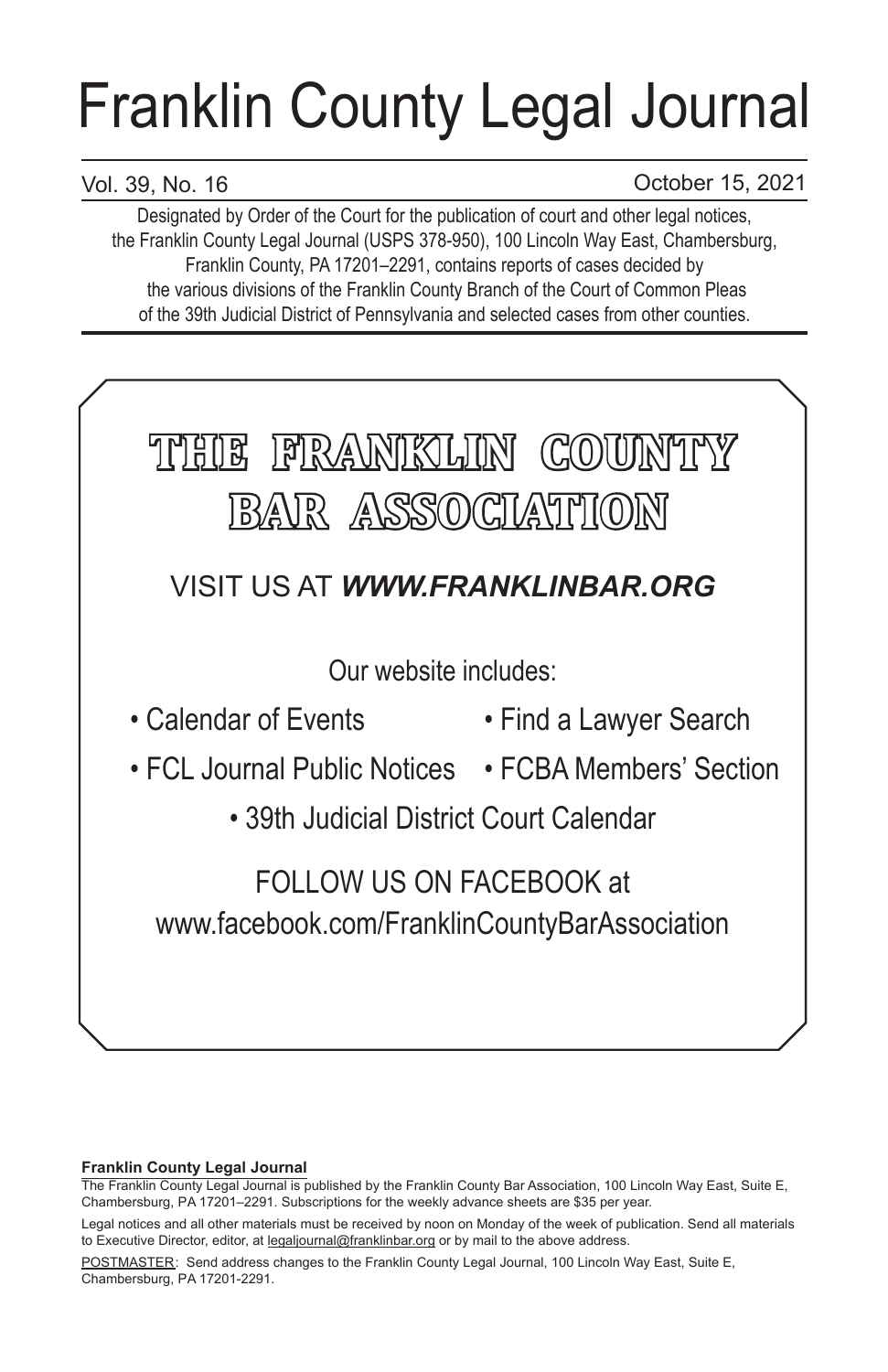### **ESTATE NOTICES**

Notice is hereby given that in the estates of the decedents set forth below, the Register of Wills has granted letters testamentary or of administration to the persons named. All persons having claims or demands against any of said estates are requested to make known the same, and all persons indebted to said estates are requested to make payment without delay, to the respective personal representatives thereof or their attorneys named below.

#### **First Publication**

Estate of Dorothy M. Bollinger, late of Washington Township, Franklin County, Pennsylvania.

Personal Representatives: Mark A. Bollinger 1581 West Lakewood Drive Rock Hill, SC 29732 Jane B. Forney 1735 Kidston Avenue, P. 0. Box 340 Port Williams, NS, BOP 1 TO Canada Attorney: Timothy W. Misner 39 South Broad Street Waynesboro, PA 17268

10/15, 10/22, 10/29/2021

Estate of Catherine M. Buterbaugh, a/k/a Catherine F. Buterbaugh, late of Montgomery Township, Franklin County, Pennsylvania.

Personal Representative: Corinna Dee Rotz PO Box 343 Fort Loudon, PA 17224 Attorney: Thomas B. Steiger, Jr. Steiger & Steiger 56 South Main Street Mercersburg, PA 17236

10/15, 10/22, 10/29/2021

Estate of Pauline Mildred Goshorn, late of Hamilton Township, Franklin County, Pennsylvania. Personal Representative:

Gary L. Goshorn c/o Thomas P. Gleason 825 West King Street, Suite E Shippensburg, PA 17257 Attorney: Thomas P. Gleason 825 West King Street, Suite E Shippensburg, PA 17257

10/15, 10/22, 10/29/2021

Estate of Melvin E. Harr, late of Greene Township, Franklin County, Pennsylvania. Personal Representative: Marie Ellen Stine c/o R. Thomas Murphy & Associates, P.C. 237 East Queen Street Chambersburg, PA 17201 Attorney: R. Thomas Murphy R. Thomas Murphy & Associates, P.C. 237 East Queen Street Chambersburg, PA 17201 10/15, 10/22, 10/29/2021 Estate of Joan L. Knepp, a/k/a Joan Louise Knepp, late of Antrim Township, Franklin County, Pennsylvania. Personal Representative: Vicki K. Glover c/o R. Thomas Murphy & Associates, P.C. 237 East Queen Street Chambersburg, PA 17201 Attorney: R. Thomas Murphy R. Thomas Murphy & Associates, P.C. 237 East Queen Street Chambersburg, PA 17201 10/15, 10/22, 10/29/2021 Estate of Charles A. Manning, Jr., a/k/a Charles A. Manning, late of St. Thomas Township, Franklin County, Pennsylvania. Personal Representative: Debra S. Kase

3295 Springview Drive Chambersburg, PA 17202 Attorney: Timothy S. Sponseller Sponseller/Graham, LLC 223 Lincoln Way East Chambersburg, PA 17201

10/15, 10/22, 10/29/2021

Estate of Willis E. Mansberger, a/k/a Willis Eugene Mansberger, Jr., late of St. Thomas Township, Franklin County, Pennsylvania. Personal Representatives: Kevin Mansberger 240 Thames Drive Frederick, MD 21702 Katina L. Grove 564 Musser Road

Shippensburg, PA 17257 Attorney: Jerrold A. Sulcove Family First Estate Services 1110 Kennebec Drive Chambersburg, PA 17201

10/15, 10/22, 10/29/2021

Estate of Richard L. Smith, a/k/a Richard Lee Smith, late of the Borough of Mercersburg, Franklin County, Pennsylvania. Personal Representative:

Holly C. Cramer 10620 Hunter Road Mercersburg, PA 17236 Attorney: Thomas B. Steiger, Jr. Steiger & Steiger 56 South Main Street Mercersburg, PA 17236

10/15, 10/22, 10/29/2021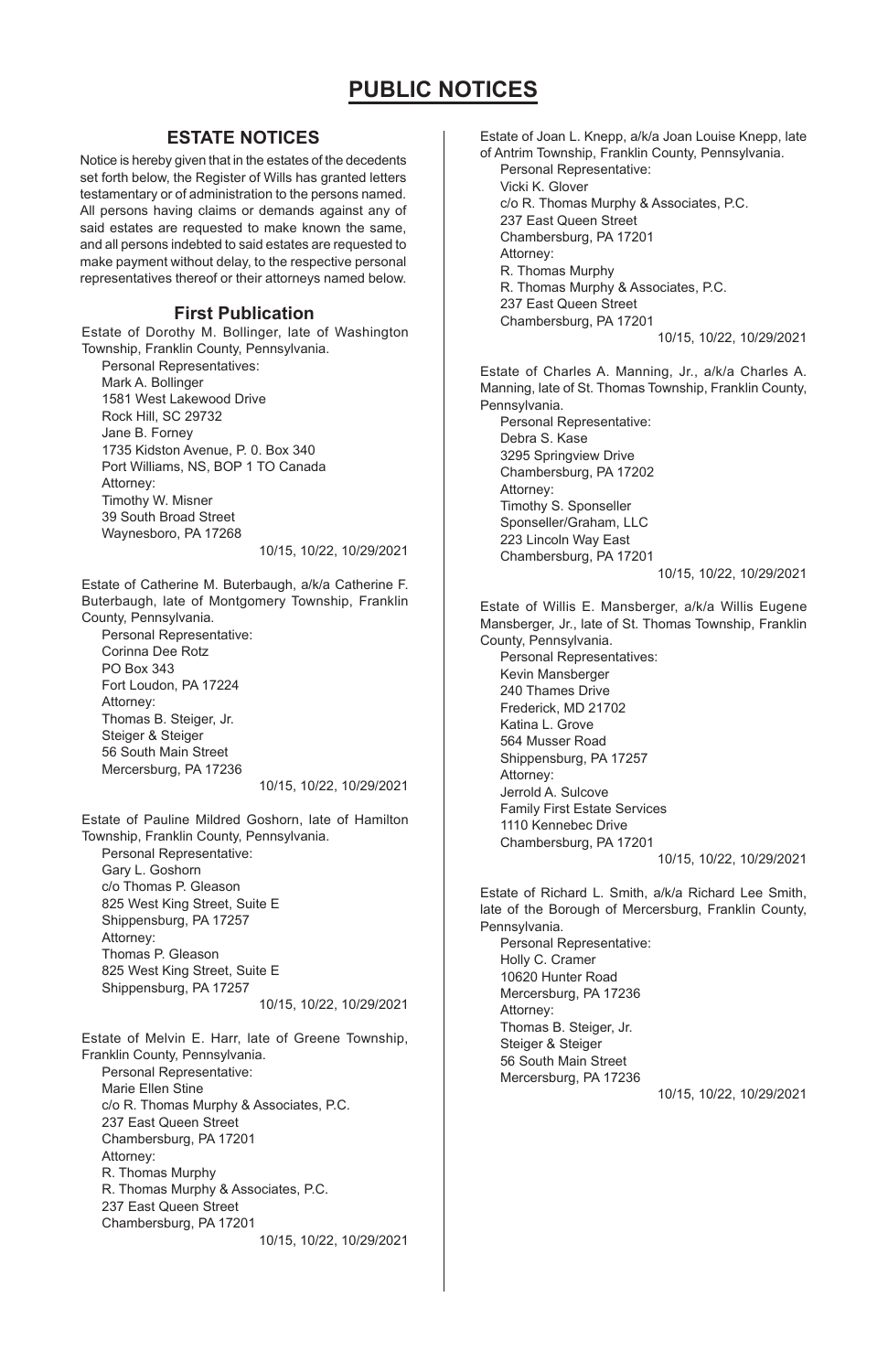#### **Second Publication**

Estate of Connie Rae Dawe, a/k/a Connie R. Dawe, late of the Borough of Chambersburg, Franklin County, Pennsylvania. Personal Representative:

Dustin R. Dawe 1562 Lorraine Lane Chambersburg, PA 17202 Attorney: Elizabeth A. Clark Dick, Stein, Schemel, Wine & Frey, LLP 119 East Baltimore Street Greencastle, PA 17225

10/8, 10/15, 10/22/2021

Estate of Craig C. Fuller, late of the Borough of Greencastle, Franklin County, Pennsylvania. Personal Representative: David Fuller 19217 Foxleigh Court Hagerstown, MD 21742

10/8, 10/15, 10/22/2021

Estate of Glenwood F. Gibbons, late of Franklin County, Pennsylvania. Personal Representative: Barbara J. Lange 1247 Candice Lane Chambersburg, PA 17201 Attorney: David W. Rahauser 157 East Washington Street Chambersburg, PA 17201 Greencastle, PA 17225 10/8, 10/15, 10/22/2021

Estate of Allen R. Hager, a/k/a Allen Randolph Hager, late of the Borough of Waynesboro, Franklin County, Pennsylvania.

Personal Representatives: Amanda Hager Joshua Hager c/o R. Thomas Murphy & Associates, P.C. 237 East Queen Street Chambersburg, PA 17201 Attorney: Jared S. Childers R. Thomas Murphy & Associates, P.C. 237 East Queen Street Chambersburg, PA 17201

10/8, 10/15, 10/22/2021

Estate of Retha L. Kauffman, late of the Borough of Chambersburg, Franklin County, Pennsylvania. Personal Representative: Farmers and Merchants Trust Company of Chambersburg 20 South Main Street Chambersburg, PA 17201 Attorney: Lawrence R. Rife, IV Hoskinson, Wenger & Rife 147 East Washington Street Chambersburg, PA 17201 10/8, 10/15, 10/22/2021

Estate of Earl L. McClain, late of Guilford Township, Franklin County, Pennsylvania. Personal Representatives: Vance C. McClain Timothy G. McClain c/o R. Thomas Murphy & Associates, P.C. 237 East Queen Street Chambersburg, PA 17201 Attorney: Jared S. Childers R. Thomas Murphy & Associates, P.C. 237 East Queen Street Chambersburg, PA 17201 10/8, 10/15, 10/22/2021 Estate of Jamie G. Peck, a/k/a Jamie Garnet Peck, late of St. Thomas Township, Franklin County, Pennsylvania. Personal Representative: Mallory Peck c/o R. Thomas Murphy & Associates, P.C. 237 East Queen Street Chambersburg, PA 17201 Attorney: Jared S. Childers R. Thomas Murphy & Associates, P.C. 237 East Queen Street Chambersburg, PA 17201 10/8, 10/15, 10/22/2021 Estate of Elizabeth A. Plyler, a/k/a Elisabeth A. Plyler, late of St. Thomas Township, Franklin County, Pennsylvania. Personal Representative: Roger William Plyler 4330 Dixie Avenue Chambersburg, PA 17202 Attorney: Robert C. Schollaert Black and Davison, P.C. 1110 Kennebec Drive Chambersburg, PA 17201 10/8, 10/15, 10/22/2021 Estate of Rhoda I. Swanger, late of Fannett Township, Franklin County, Pennsylvania. Personal Representative: Michael A. Lynch, Jr. c/o Weigle & Associates, P.C. 126 East King Street Shippensburg, PA 17257 Attorney: Jerry A. Weigle Weigle & Associates, P.C. 126 East King Street Shippensburg, PA 17257 10/8, 10/15, 10/22/2021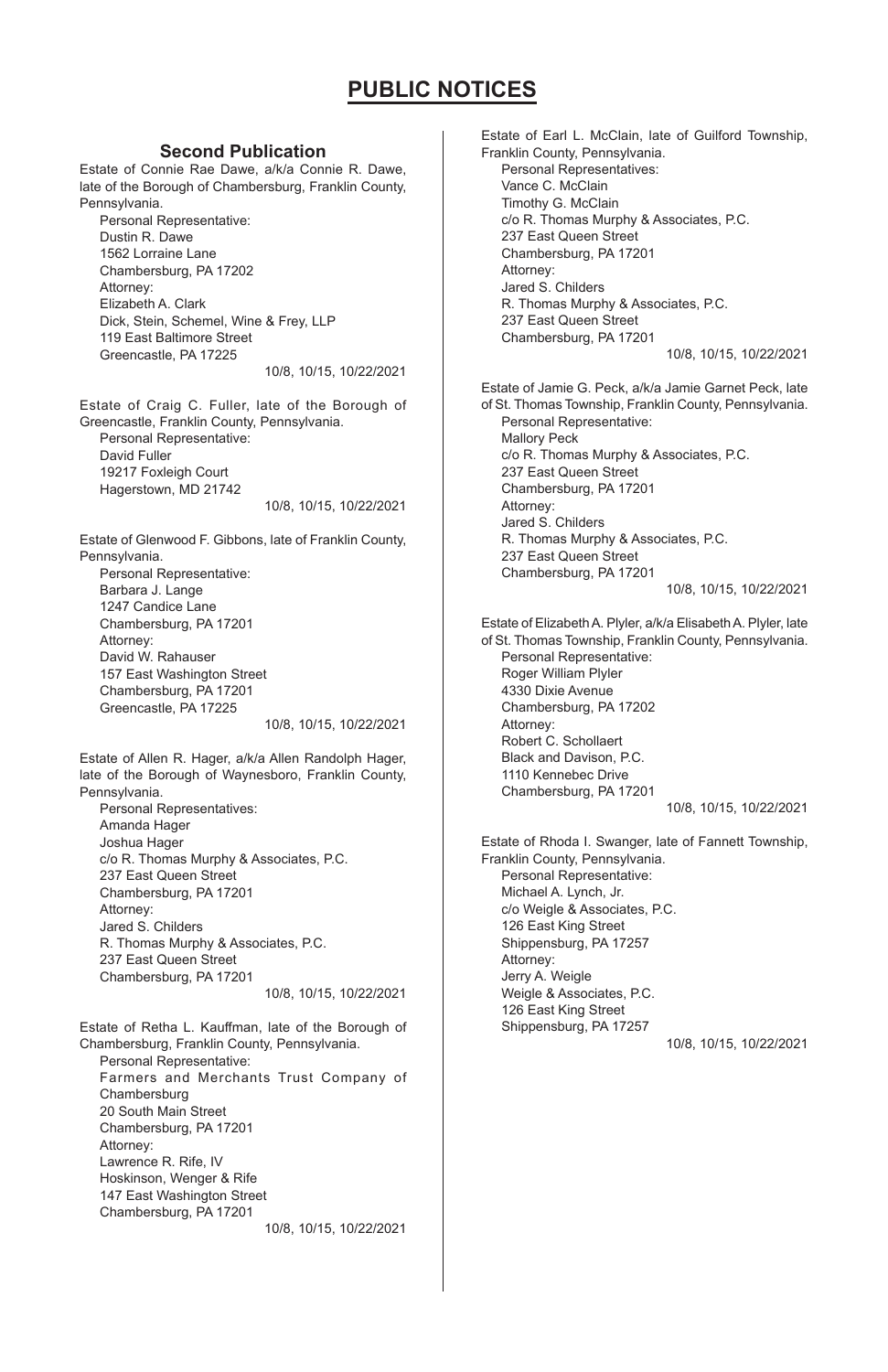Estate of Alfred C. Toll, Jr., a/k/a Alfred C. Toll, late of the Borough of Chambersburg, Franklin County, Pennsylvania. Personal Representative: Susan T. England 1353 Banton Shop Road Dillwyn, VA 23936 Attorney: George E. Wenger, Jr. Hoskinson, Wenger & Rife 147 East Washington Street Chambersburg, PA 17201 10/8, 10/15, 10/22/2021 Estate of Joan A. Yeager, a/k/a Joan Alloway Yeager, late of Guilford Township, Franklin County, Pennsylvania. Personal Representatives: Jeffrey E. Yeager Terri L. Yeager c/o R. Thomas Murphy & Associates, P.C. 237 East Queen Street Chambersburg, PA 17201 Attorney: Jared S. Childers R. Thomas Murphy & Associates, P.C. 237 East Queen Street Chambersburg, PA 17201 10/8, 10/15, 10/22/2021 Estate of Dorothy G. Zullinger, a/k/a Dorothy Gillan Zullinger, late of Guilford Township, Franklin County, Pennsylvania. Personal Representative: Thomas G. Zullinger c/o R. Thomas Murphy & Associates, P.C. 237 East Queen Street Chambersburg, PA 17201 Attorney: Jared S. Childers R. Thomas Murphy & Associates, P.C. 237 East Queen Street Chambersburg, PA 17201 10/8, 10/15, 10/22/2021 Estate of Mamie R. Bradshaw, a/k/a Mamie Ruth Bradshaw, late of Bethel Township, Fulton County, Pennsylvania. Personal Representative: **Third Publication**

Donna K. Exline c/o R. Thomas Murphy & Associates, P.C. 237 East Queen Street Chambersburg, PA 17201 Attorney: R. Thomas Murphy R. Thomas Murphy & Associates, P.C. 237 East Queen Street Chambersburg, PA 17201

10/1, 10/8, 10/15/2021

Estate of Wayne A. Culbertson, late of Lurgan Township, Franklin County, Pennsylvania. Personal Representative: Esther L. Culbertson c/o Weigle & Associates, P.C. 126 East King Street Shippensburg, PA 17257 Attorney: Jerry A. Weigle Weigle & Associates, P.C. 126 East King Street Shippensburg, PA 17257 10/1, 10/8, 10/15/2021 Estate of Susie Jean Custer, a/k/a Susan J. Custer, late of Southampton Township, Franklin County, Pennsylvania. Personal Representative: Jason P. Custer c/o Weigle & Associates, P.C. 126 East King Street Shippensburg, PA 17257 Attorney: Jerry A. Weigle Weigle & Associates, P.C. 126 East King Street Shippensburg, PA 17257 10/1, 10/8, 10/15/2021 Estate of Jean M. Dice, late of Hamilton Township, Franklin County, Pennsylvania. Personal Representative: Kathleen M. Stine 618 Mahantango Drive Chambersburg, PA 17202 Attorney: George E. Wenger, Jr. Hoskinson, Wenger & Rife 147 East Washington Street Chambersburg, PA 17201 10/1, 10/8, 10/15/2021 Estate of Harriet M. Dingle, late of Washington Township, Franklin County, Pennsylvania. Personal Representative: Melanie R. Dingle 13386 Seibert Avenue Blue Ridge Summit, PA 17214 Attorney: William S. Dick Dick, Stein, Schemel, Wine & Frey, LLP 13 West Main Street, Suite 210 Waynesboro, PA 17268 10/1, 10/8, 10/15/2021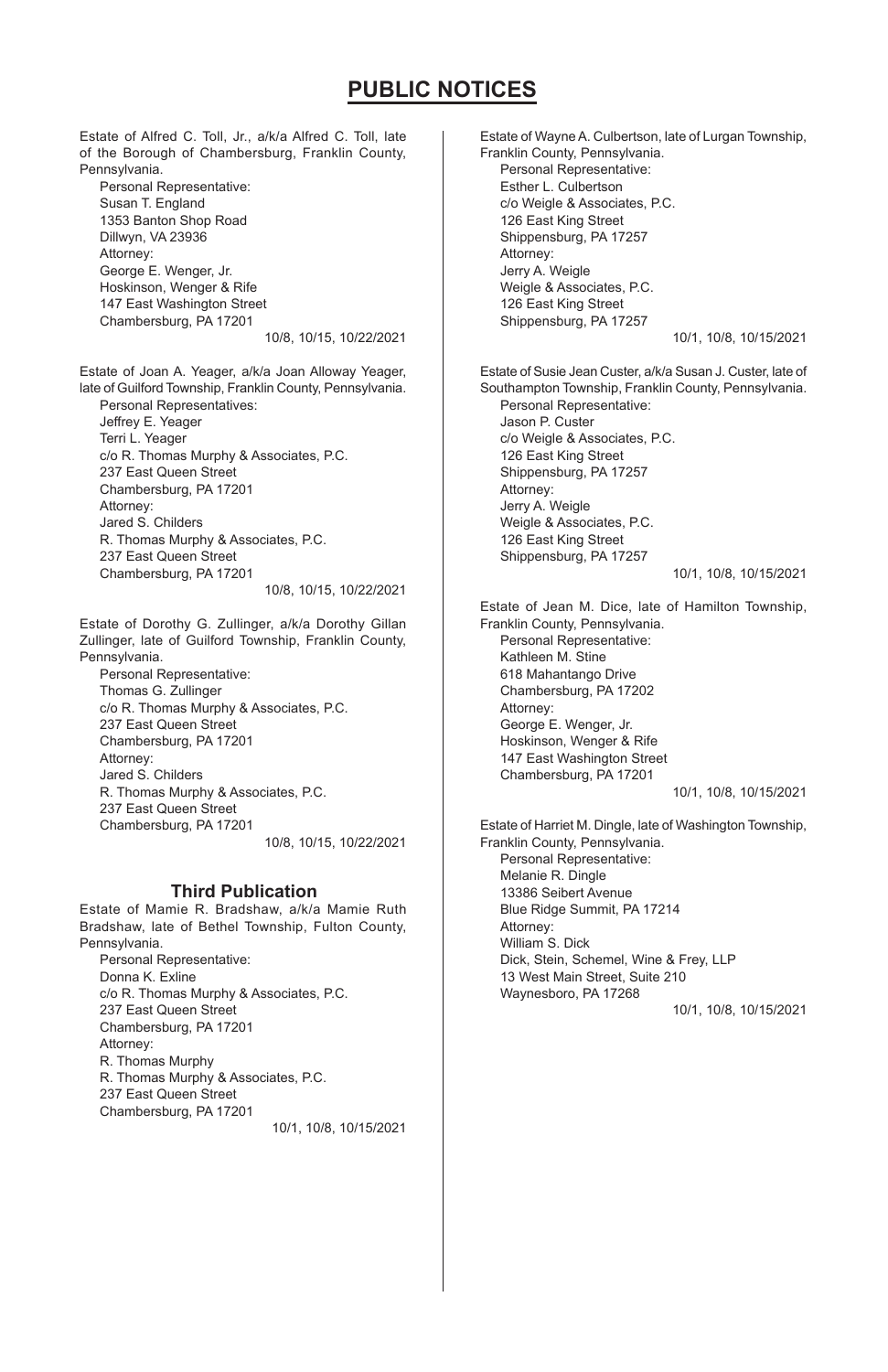Estate of Wilma J. Fore, late of Greene Township, Franklin County, Pennsylvania. Personal Representatives: Amanda Fore c/o Walker, Connor & Spang, LLC 247 Lincoln Way East Chambersburg, PA 17201 Erika Fore c/o David W. Rahauser 157 East Washington Street Chambersburg, PA 17201 Attorneys: David F. Spang Walker, Connor & Spang, LLC 247 Lincoln Way East Chambersburg, PA 17201 David W. Rahauser 157 East Washington Street Chambersburg, PA 17201 10/1, 10/8, 10/15/2021 Estate of Roger L. Gettel, late of Guilford Township, Franklin County, Pennsylvania. Personal Representative: Candy R. Gettel c/o Thomas P. Gleason 825 West King Street, Suite E Shippensburg, PA 17257 Attorney: Thomas P. Gleason 825 West King Street, Suite E Shippensburg, PA 17257 10/1, 10/8, 10/15/2021 Estate of Mary Anne Gladden, late of Guilford Township, Franklin County, Pennsylvania. Personal Representative: Kimberly J. Gladden Zullinger-Davis-Trinh, P.C. 74 North Second Street Chambersburg, PA 17201 Attorney: Rachel C. Schreck Zullinger-Davis-Trinh, P.C. 74 North Second Street Chambersburg, PA 17201 10/1, 10/8, 10/15/2021 Estate of Dolores K. Mullen, a/k/a Dolores Kay Mullen, late of Guilford Township, Franklin County, Pennsylvania. Personal Representative: Brian E. Mullen c/o Thomas P. Gleason 825 West King Street, Suite E Shippensburg, PA 17257 Attorney: Thomas P. Gleason 825 West King Street, Suite E Shippensburg, PA 17257 10/1, 10/8, 10/15/2021

Estate of Mary Ann Payne, a/k/a Mary Ann M. Payne, late of Antrim Township, Franklin County, Pennsylvania. Personal Representative: Diana Dale c/o Seneca Law P.O. Box 333 Lewisberry, PA 17339-0333 Attorney: Richard C. Seneca Seneca Law P.O. Box 333 Lewisberry, PA 17339-0333 10/1, 10/8, 10/15/2021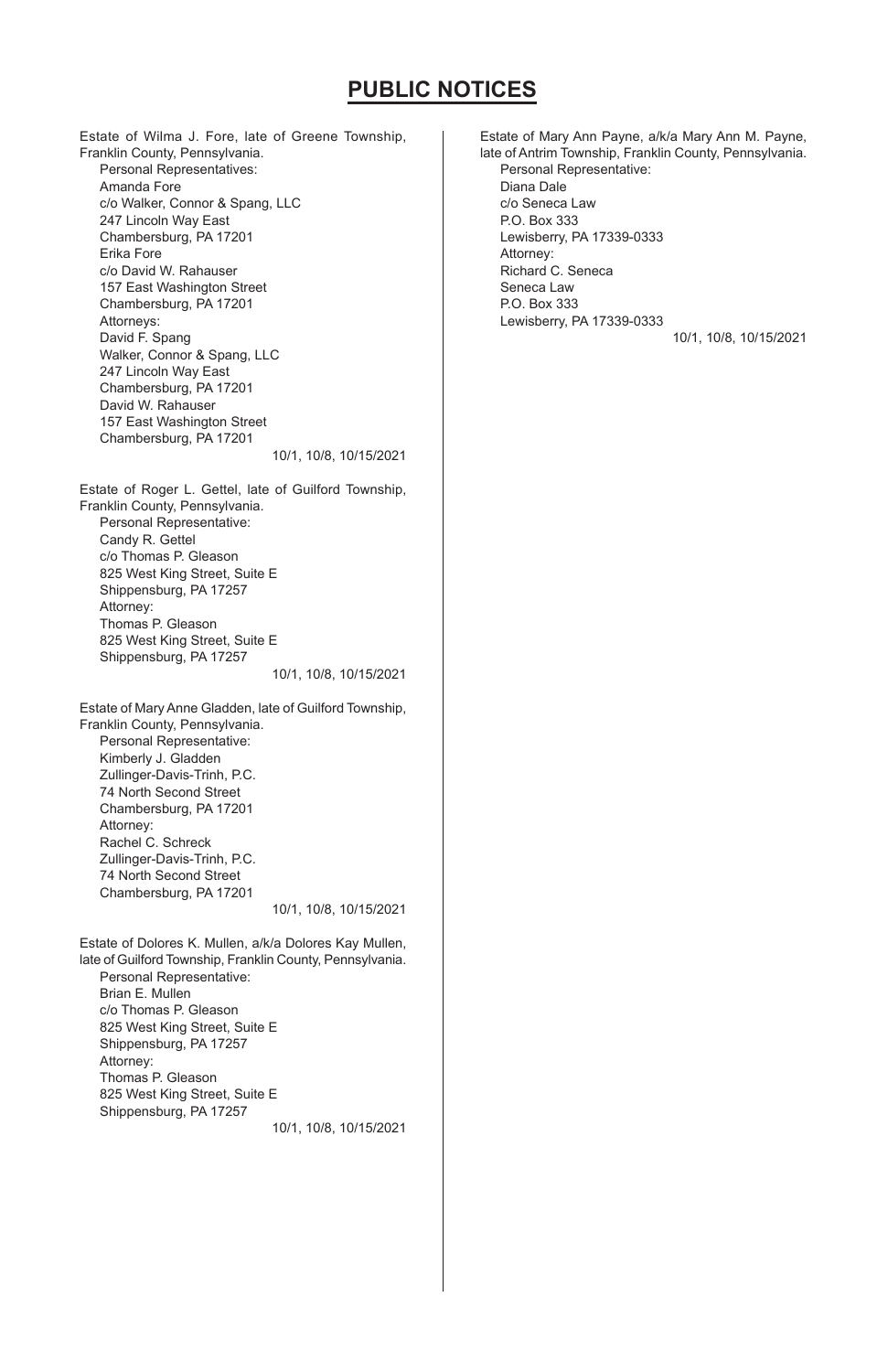### **LEGAL NOTICE**

IN THE COURT OF COMMON PLEAS OF THE 39TH JUDICIAL DISTRICT OF PENNSYLVANIA - FRANKLIN COUNTY BRANCH CIVIL ACTION - LAW Term No. 2021-3018

KIRT A. KENNEY and MICHELLE A. KENNEY, Husband and wife, Plaintiffs

vs.

AMERICAN SAVINGS MORTGAGE CORPORATION, Defendant

#### **NOTICE**

To American Savings Mortgage Corporation, its successors and/or assigns:

Plaintiff has commenced a Quiet Title Action against Defendant to satisfy a Mortgage against the real estate in St. Thomas Township, St. Thomas, Pennsylvania 17252. Said Mortgage recorded in Franklin County Mortgage Book 716, page 526.

You are required to plead to the Complaint within twenty (20) days after service has been completed by publication.

This action concerns a land herein described:

Known on the general plan of said town as Lot No. 24;

Being on the North side of Main Street (Lincoln Way, U.S. Route #30);

Bounded on the East by an alley;

On the North by an alley which joins land formerly of Gillan Brothers now or formerly St. Thomas Playground **Association** 

On the West by land now or formerly of George A. Golden; and

On the South by Main Street (Lincoln Way, U.S. Route #30);

BEING 60 feet in front and 292 feet deep.

If you wish to defend, you must enter a written appearance personally or by attorney and file your defenses or objections in writing with the Court. You are warned that if you fail to do so, the case may proceed without you and a judgment may be entered against you without further notice for the relief requested by the Plaintiff. You may lose money or property or other rights important to you.

YOU SHOULD TAKE THIS PAPER TO YOUR LAWYER AT ONCE. IF YOU DO NOT HAVE A LAWYER, GO TO OR TELEPHONE THE OFFICE SET FORTH BELOW. THIS OFFICE CAN PROVIDE YOU WITH INFORMATION ABOUT HIRING A LAWYER

IF YOU CANNOT AFFORD TO HIRE A LWAYER, THIS OFFICE MAY BE ABLE TO PROVIDE YOU WITH INFORMATION ABOUT AGENCIES THAT MAY OFFER LEGAL SERVICES TO ELIGIBLE PERSONS AT A REDUCED FEE OR NO FEE.

Pennsylvania Bar Association Lawyer Referral Service 1-800-692-7375 (PA ONLY) or (717) 238-6715

Elizabeth A. Clark, Esquire Dick, Stein, Schemel, Wine & Frey, LLP 119 East Baltimore Street Greencastle, PA 17225

10/15/2021

## **LEGAL NOTICE**

IN THE COURT OF COMMON PLEAS CUMBERLAND COUNTY, PENNSYLVANIA

ORPHAN'S COURT DIVISION NO: 74 ADOPTIONS 2021

TO: Danielle Johnson IN RE: ADOPTION OF L.H. Date of Birth: April 2019

#### **NOTICE**

A petition has been filed asking the Court to put an end to all rights you have to your child, L.H. The Court has set a hearing to consider ending your rights to your child. The hearing will be held in Courtroom No. 2 of the Cumberland County Courthouse, One Courthouse Square, Carlisle, Pennsylvania 17013, on Wednesday, October 27, 2021, at 2:30 p.m. If you do not appear at the hearing, the Court may decide that you are not interested in retaining your rights to your child and your failure to appear may affect the Court's decision on whether to end your rights to your child. You are warned that even if you fail to appear at the scheduled hearing, the hearing will go on without you and your rights to your child may be ended by the Court without you being present. You have a right to be represented at the hearing by a lawyer. You should take this paper to your lawyer at once. If you do not have a lawyer, or cannot afford one, go to or telephone the office set forth below to find out where you can get legal help.

Cumberland County Bar Association 32 South Bedford Street Carlisle, Pennsylvania 17013 717-249-3166

Lindsay D. Baird, Esquire, Solicitor Cumberland County Children and Youth Services 10/15/2021